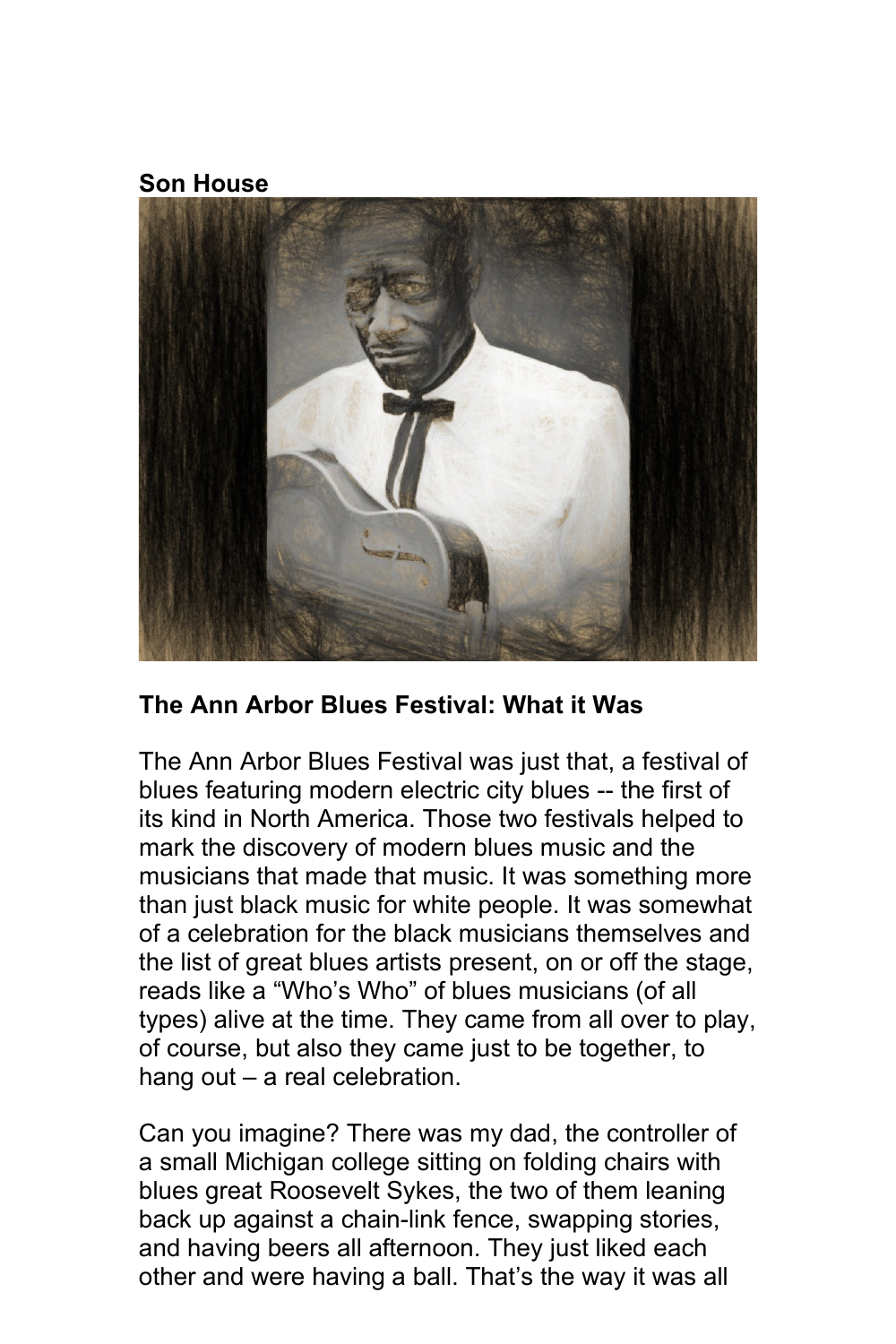around – one big getting-to-know-one-another party. It was special.

That first Ann Arbor Blues Festival had its inception in the fall of 1968 at the University of Michigan in Ann Arbor. An on-campus entertainment group had called a meeting with the idea of putting together some kind of musical event loosely based on the blues-rock music that was emerging from Great Britain, groups like the Rolling Stones, John Mayall, and its reflection in this country. The self-appointed chairman of this group was Cary Gordon, a student from the suburbs of Detroit.

However, also present was John Fishel, another student who had just transferred to Michigan from Tulane University. Fishel (who knew no one in town) came across a handbill asking for people interested in being involved in a "blues" festival to attend an initial meeting at the Michigan Student Union. Being new in town, Fishel decided to check it out. At that time, he was already well into listening to blues.

John Fishel:

"I had a growing interest in the black music from my high school days in Cleveland. At the time I had seen as many of the Motown and other acts who came to town as well as a number of acts on the "folk club" circuit including the Paul Butterfield Blues Band and James Cotton, etc. I was listening to many of the country artists who were being rediscovered. I had also spent a summer in Great Britain and seen some of the British bands influenced by the blues like John Mayall, the Stones, Peter Green, etc. I had been attracted to the music and began to collect albums by *their* influences: BB King, Albert King, Muddy Waters, Howlin' Wolf, Otis Rush, John Lee Hooker, and later Junior Wells and Magic Sam."

Fishe, whol was not so much interested in the bluesrock concept, but rather in the authentic blues masters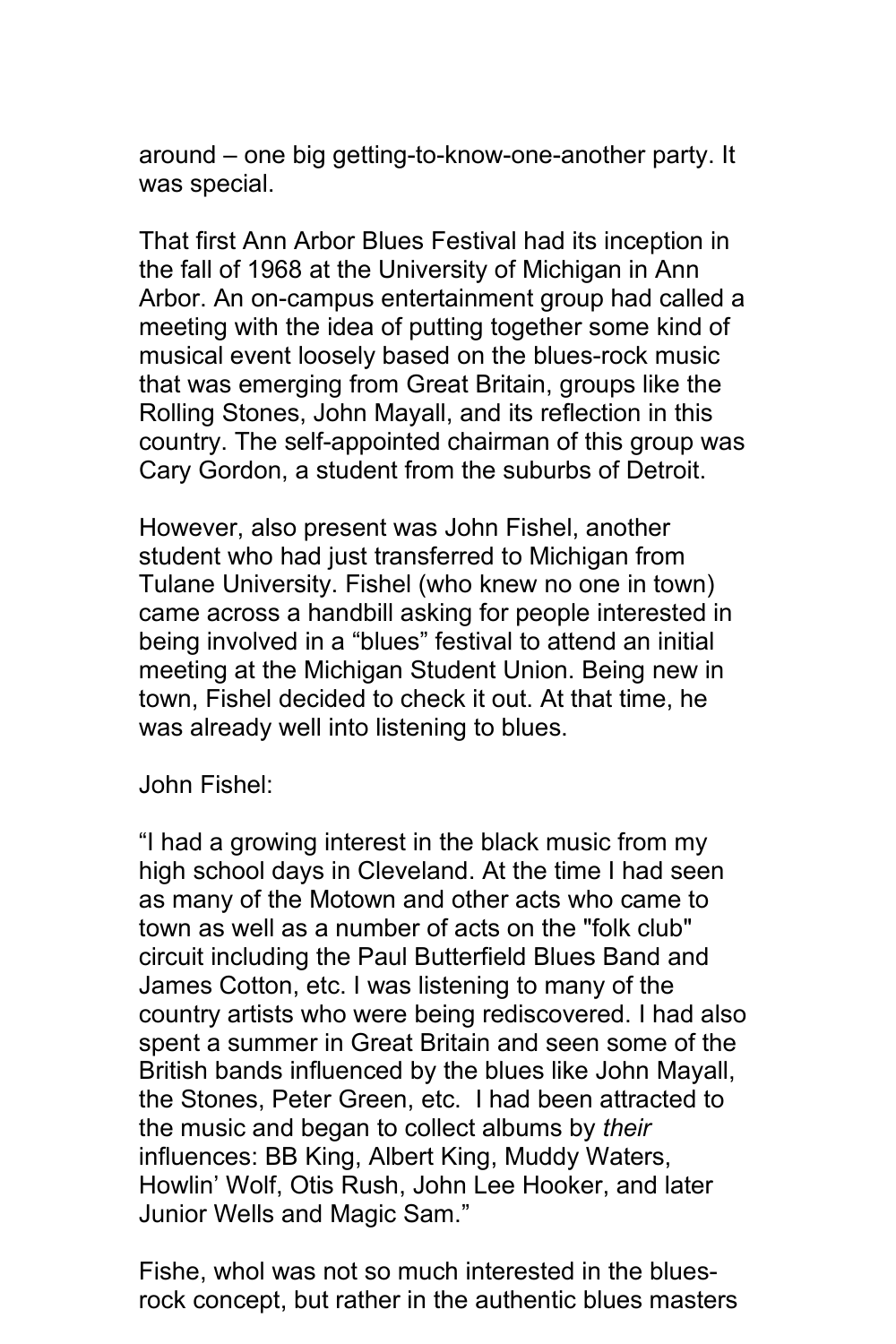themselves, volunteered to be the entertainment cochair along with another U. of M. Student, Janet Kelenson. Other original members of that core group included Bert Stratton and Fred Braseth (PR chairs), Ron Marabate (technical), and Ken Whipple (business affairs), plus Chris Seltsam, Howard Husok, Rena Selden, Dick Tittsely, Charlie Yoryd, Carol Maxwell, and local DJ Jim Dulzo.

The University of Michigan with some initial reluctance had agreed to be a sponsor without really understanding either the concept or the financial commitment. Later the Canterbury House (sponsored by the local Episcopalian Church), an organization that had run a coffee-house/folk club in Ann Arbor for some time, also came on board as a sponsor. Something should someday be written about the generosity and foresight of the Canterbury House, which sponsored so much good music in those early years in the Ann Arbor area.

For many young white blues lovers living in the Midwest, like myself, a trip to Chicago, where the electric city blues was born was just a part of our general education. I should know. Our band, the Prime Movers Blues Band, made that trek in 1966 and at other times too, with our drummer (a young Iggy Pop) in tow. I was the lead singer and harmonica player, my brother Dan Erlewine played lead guitar, Robert Sheff (aka "Blue" Gene Tyranny) was on keyboards, Jack Dawson (later with Siegel-Schwall Blues Band) played bass, and Jimmy Osterberg (aka Iggy Pop), a young drummer we had found in a frat band.

And like so many students of the blues, the first place we landed was in Bob Koester's "Jazz Record Mart." Koester, who founded Delmark Records (in my opinion the most important electric blues label ever) has probably introduced more blues fans to the real Chicago blues than anyone else on earth. He has my undying gratitude.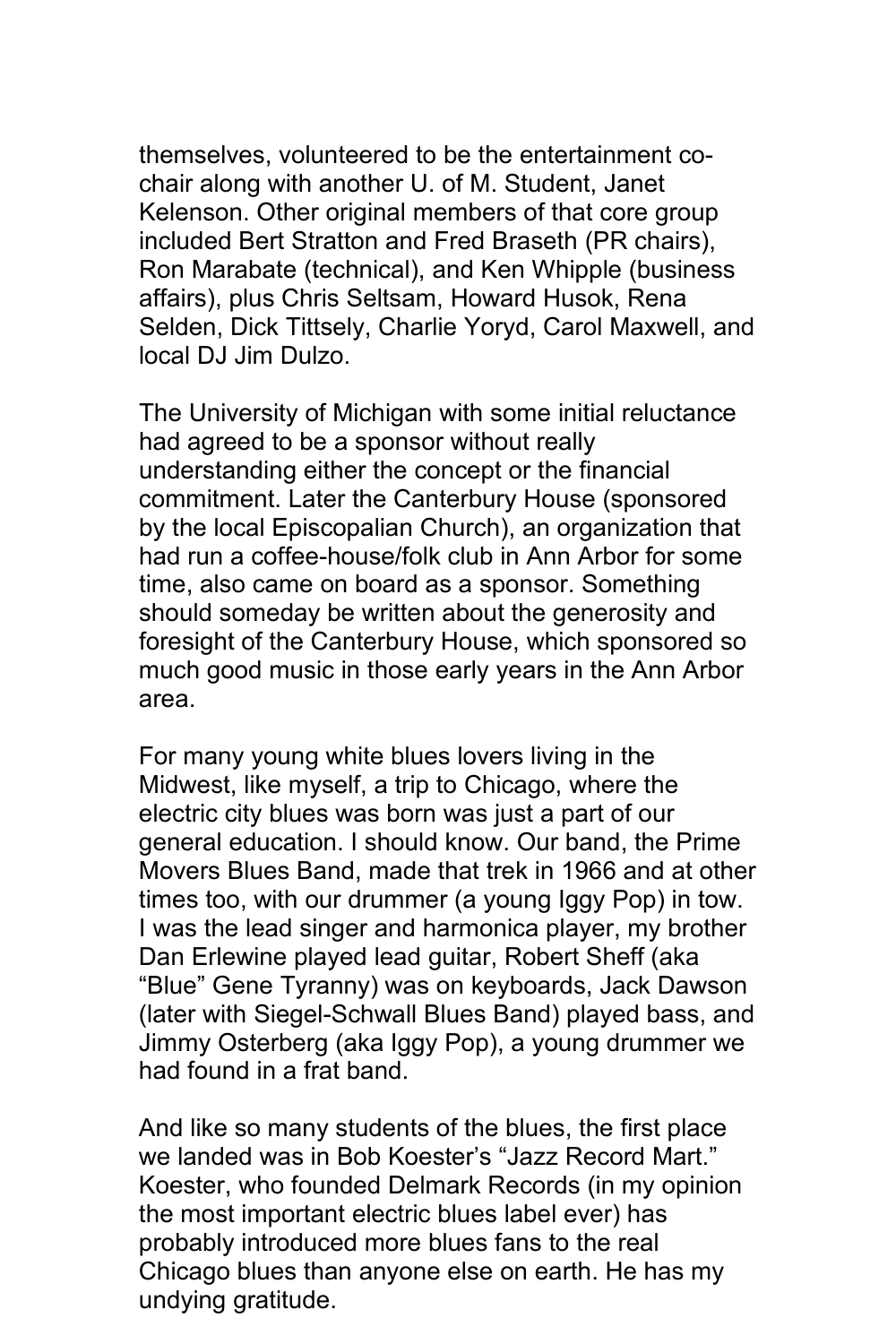It was through Koester's kindness and generosity that we were able to visit many of the seminal blues clubs on Chicago's West and South side, places like Theresa's Lounge, Peppers Lounge, and others, watching artists like Little Walter, Junior Wells, Buddy Guy, Big Walter Horton, and all the blues greats playing live in these small clubs. John Fishel took the same route in 1968, as he notes here:

John Fishel:

"By Thanksgiving I was on a roll and decided that I should go to Chicago to deepen my understanding of the scene and begin to identify artists to sign for the festival. My roommates were going home to Highland Park in the suburbs for the holiday, so I tagged along. Once there, I announced I was going into the Loop to visit the Jazz Record Mart, home of Delmark Records. I took public transportation to Jazz Record Mart, then located at 7 West Grand Street and walked into this very small crowded space.

"There were bins of hundreds of albums (blues, traditional jazz, bebop, etc. all the way to the new music being played by the AACM (Association for the Advancement of Creative Musicians) and recorded by Delmark), the covers all wrapped in plastic. The actual records were stored on shelves behind the counter to prevent rip offs. Hundreds of 78's were stacked on the floor for collectors. There were also posters and handbills advertising music playing throughout the city. It was crowded with lots of customers, a number of very hip staff, and Bob Koester.

"Koester was the founder of Delmark Records in St Louis; he later moved to Chicago. The label was in the cellar entered through a trap door in the back. Bob was and is an original and he is the guy whom I credit for helping me to explore the blues and enter a world which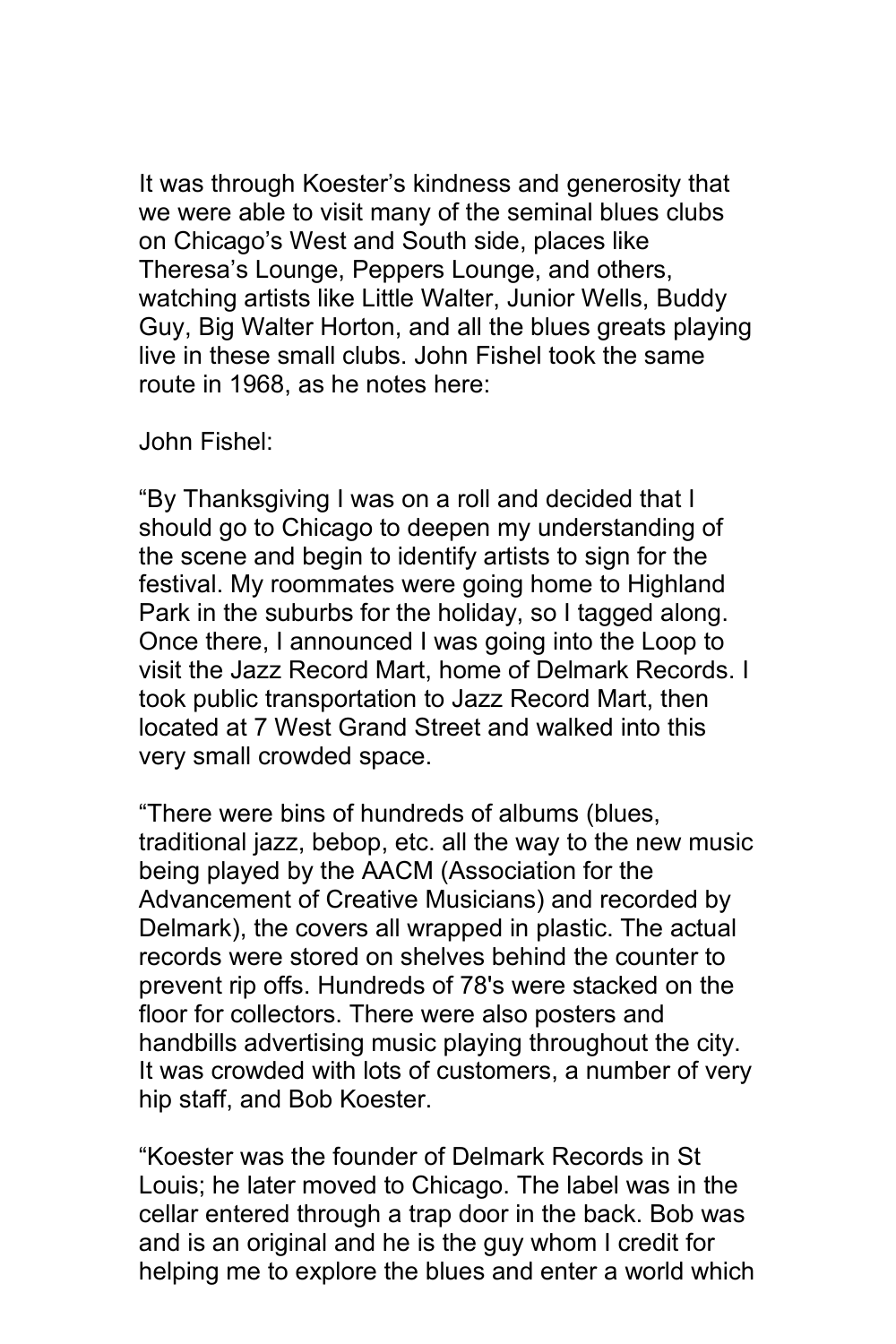I only knew from albums and 45's, but had no idea about as lifestyle.

"On that first visit I began to discuss with him the idea of a festival focused on the real blues (if at the time I had a sense of what that meant), his ideas on who might be invited to perform, and perhaps most important for me, I asked about visiting some clubs. I heard about artists I never knew existed, guys like Luther Allison, Jimmy Dawkins, Mighty Joe Young, in addition to many legendary figures I didn't know were still alive, like Big Joe Williams, Sleepy John Estes, and Roosevelt Sykes, the Honeydripper. I was hooked!

"The next day, to the horror of my hosts in Highland Park, I announced I was going out to clubs on the South Side. I was back at the Jazz record Mart at closing time and one of the Jazz Record Mart clerks (Jim Brinsfield) took me by the El down to the clubs. I remember going to Peppers at 43rd Street and Vicennes (among others) and spending a night listening, watching, and becoming immersed in a lifestyle which would impact the first two festivals in 1969 and 1970. I remember a young Junior Wells and lots of bands who I never heard of, but who shook the place and reflected the connection of the migration from the south to the north in previous decades.

"I spent the next few days "living" at the Jazz Record Mart and talking to Bob Koester. I have (forty years later) three pages of mimeographed (remember that?) notes with dozens of names, addresses, and phone numbers of blues singers and players which Bob gave me. Looking at it today, many became the artists later contracted for the festivals, while others never were included. The sheets have my handwritten notes, names like: Carey Bell, the Myers Brothers with Fred Below, Johnny Young, Robert Pete Williams, Johnny Shines, Otis Spann, St Louis Jimmy Oden, Matt Murphy, Eddie Taylor, Little Brother Montgomery, Billy Boy Arnold, Lonnie Johnson, Tampa Red, Bukka White,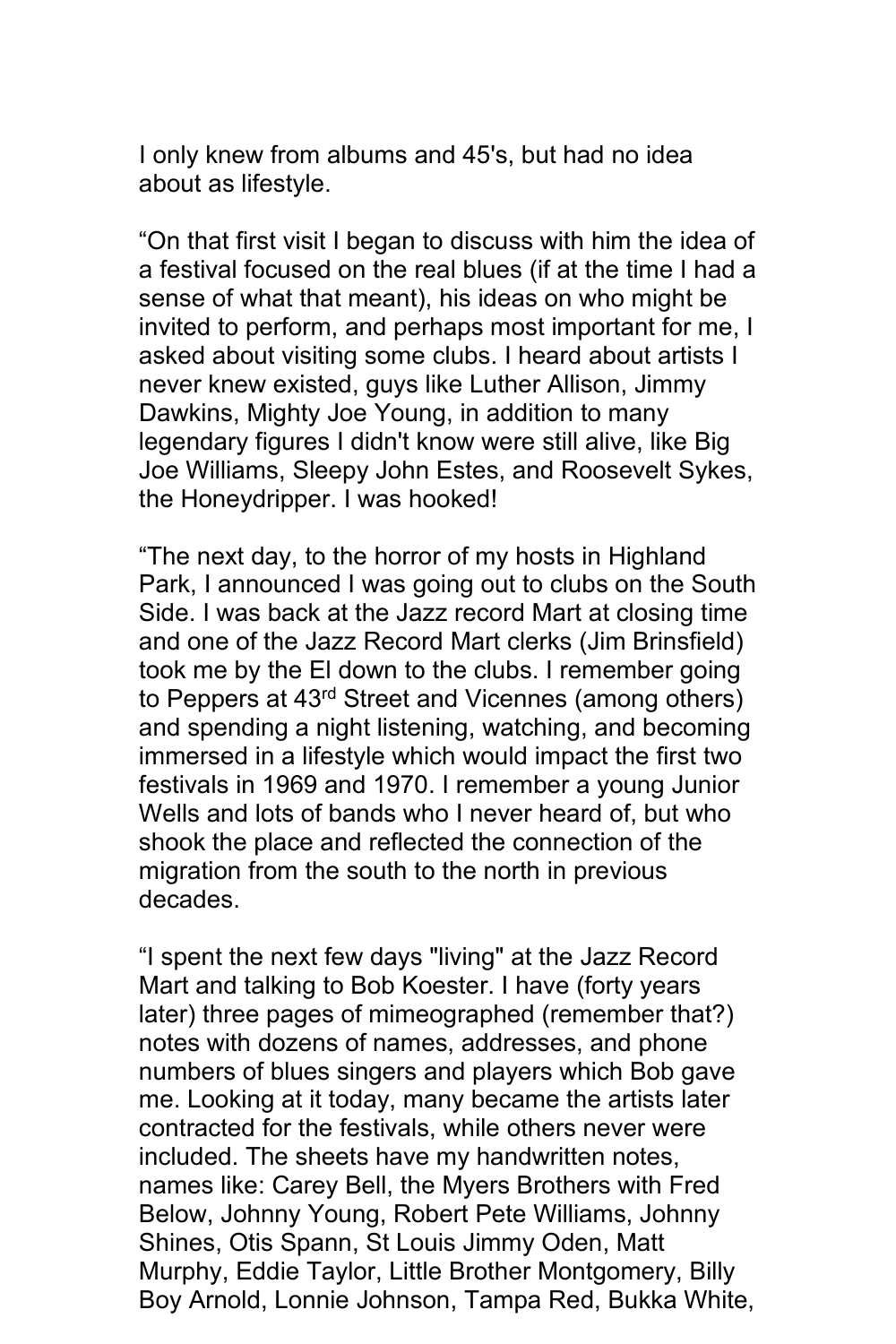Houndog Taylor, Earl Hooker, Fred McDowell and the Howlin' Wolf. I had hit the Jack pot."

Jim Dulzo, popular DJ in the Ann Arbor/Detroit area at the time writes:

"The next thing I remember is that the blues committee decided they wanted to do a kind of like a warm-up or promotional concert for the festival. The idea was that since the festival itself was going to happen in like very late summer or very early in the fall, it would be very difficult to promote the students as they were coming back, so we wanted to do a kind of a warm up concert in the spring, before everybody left town.

"And so we did a show at the Michigan Union Ballroom, with the Luther Allison Trio. And I remember that I MC'd the show, because I was the disk jockey. And I think for me that was a very transforming experience, because although I had really enjoyed seeing the blues in those South-Side bars, there was so much else going on that I don't think I really locked into it like I did at this concert. That concert really changed me. I think that's when I really bonded with the blues, but my memory was that Luther was spectacular and this was a whole lot of U. of M. white kids seeing blues for the first time. And I think it really electrified a lot of people. So those are my very early memories of it.

John Fishel:

"Over the next few months, I began to be a regular visitor in Chicago. I discovered not only the South Side but the West Side as well. One of the younger guys I saw play was a then very young Luther Allison. He seemed old to me, but I was only twenty and Luther was probably ten years older. Luther was, as you know, an amazing performer and by early 1969 (as we began to solidify the support from our sponsors to make the Ann Arbor Blues Festival happen) I decided we should bring Luther Allison with Big Mojo on bass and Bob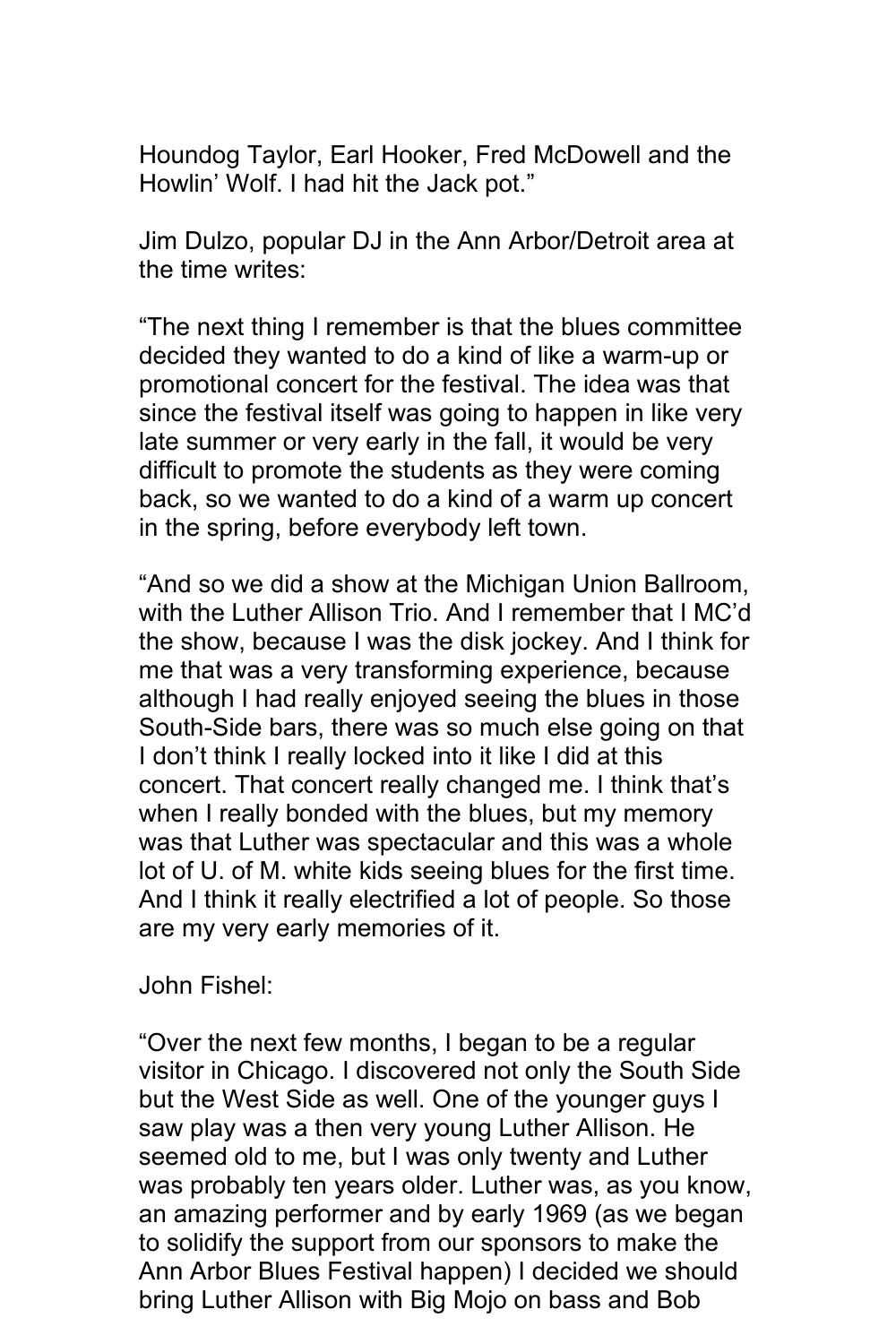Richey on drums to the Michigan Student Union. We secured the ballroom, the student volunteers put up the handbills, and about 8:30 P.M. they took the stage. The room was maybe a third full. Luther played his first gig in Ann Arbor and an hour later the word of mouth had resulted in a packed house. I think this performance was the beginning of Ann Arbor's love affair with Allison and really launched his successful career. Here was a guy with a few singles, but no album yet, an unknown, but a wonderfully emotional singer and guitarist.

"By March, we had gotten into high gear. The contours of the first festival were underway. Through Bob Koester I met more and more artists and experienced amazing music by artists totally unknown in the white community. I was introduced by Koester to Dick Waterman, who at the time was managing Buddy Guy, Junior Wells, and a number of extraordinary bluesmen from the south, such as: Fred MacDowell, Robert Pete Williams, and Arthur Crudup. I began to make the connections between the enormous diversity in styles of blues and their influence on the blues rock bands playing at the Fillmore Auditorium in San Francisco and other halls around the country. Waterman was a major influence on my growing interest in country blues and my awareness of how so many blues artists had been ripped off during their careers. He was a very honorable guy in a less then honorable field.

"Between May and July, the show took shape and various artists were contracted. Looking at the copies of the contracts today it is hard to imagine how inexpensive the great blues artists were to book. One contract for the Muddy Waters band shows it cost the festival \$3000 for the evening. Many of the country blues artists were costing between \$250-300.

"In May we began to do the little bit of publicity we could afford. The festival budget was tiny! A press release states the Ann Arbor Blues Festival Committee "has no desire to become a part of the mammoth blues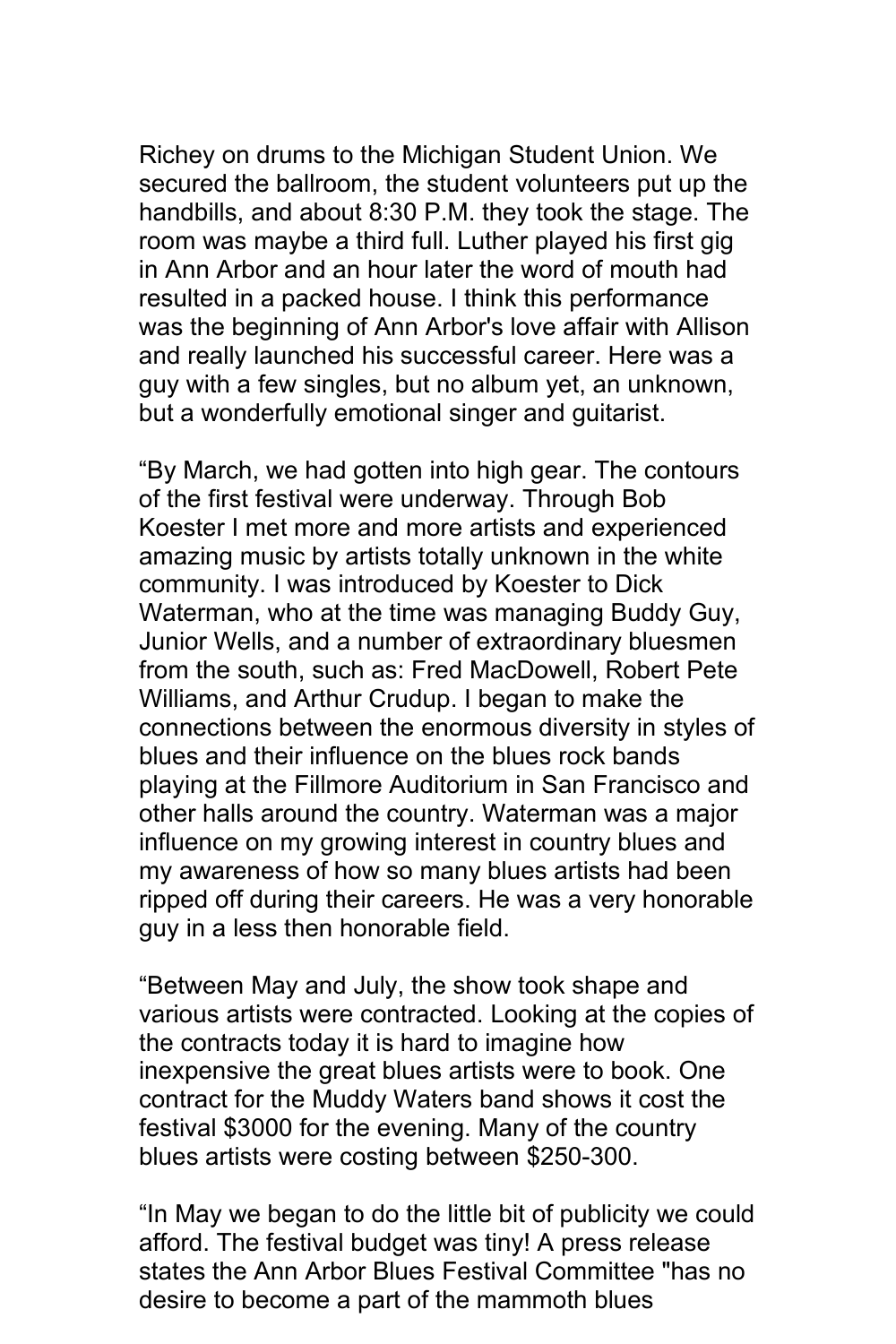exploitation and is discriminately choosing its performers. We are interested in presenting a festival in which the artists and the audience will generate a blues mood, avoiding at all costs a teeny-bopper cultist happening." I think we succeeded. The festival tickets were priced at \$14 for the three days or \$5 per concert. How times have changed."

### **The 1970 Ann Arbor Blues Festival**

The 1969 Ann Arbor Blues Festival captured a moment in time of the blues scene as it was back then. By the 1970 festival, many great players had already passed away, starting with the untimely death of Magic Sam in December of 1969. Magic Sam (along with Luther Allison) had taken that first festival by storm. It was hard to believe we would never hear Sam play again. We had only just found him.

Otis Spann was also gone in the spring of 1970. Others who died in the interval between festivals include Lonnie Johnson, Earl Hooker, Slim Harpo, Skip James, and Kokomo Arnold. Already that first festival in 1969 (less than a year before) began to look more and more precious. The 1970 Ann Arbor Blues Festival was dedicated to Otis Spann's memory.

John Fishel writes:

"Shortly after the 1969 festival, Delmark Records recorded and released "Southside Blues Jam" featuring Buddy Guy and Louis Myers. I remember talking with Otis Spann in the Jazz Record Mart about performing at the 1970 show. I also had the privilege of being at the "Southside Jam" recording session where Junior Wells sang about an ill Muddy Waters and Howling Wolf… In Chicago for Spann's funeral, I remember a large crowd at the service and sitting in the back of a Cadillac drinking a toast to Otis Spann with his former colleagues Birmingham Jones and drummer S.P. Leary"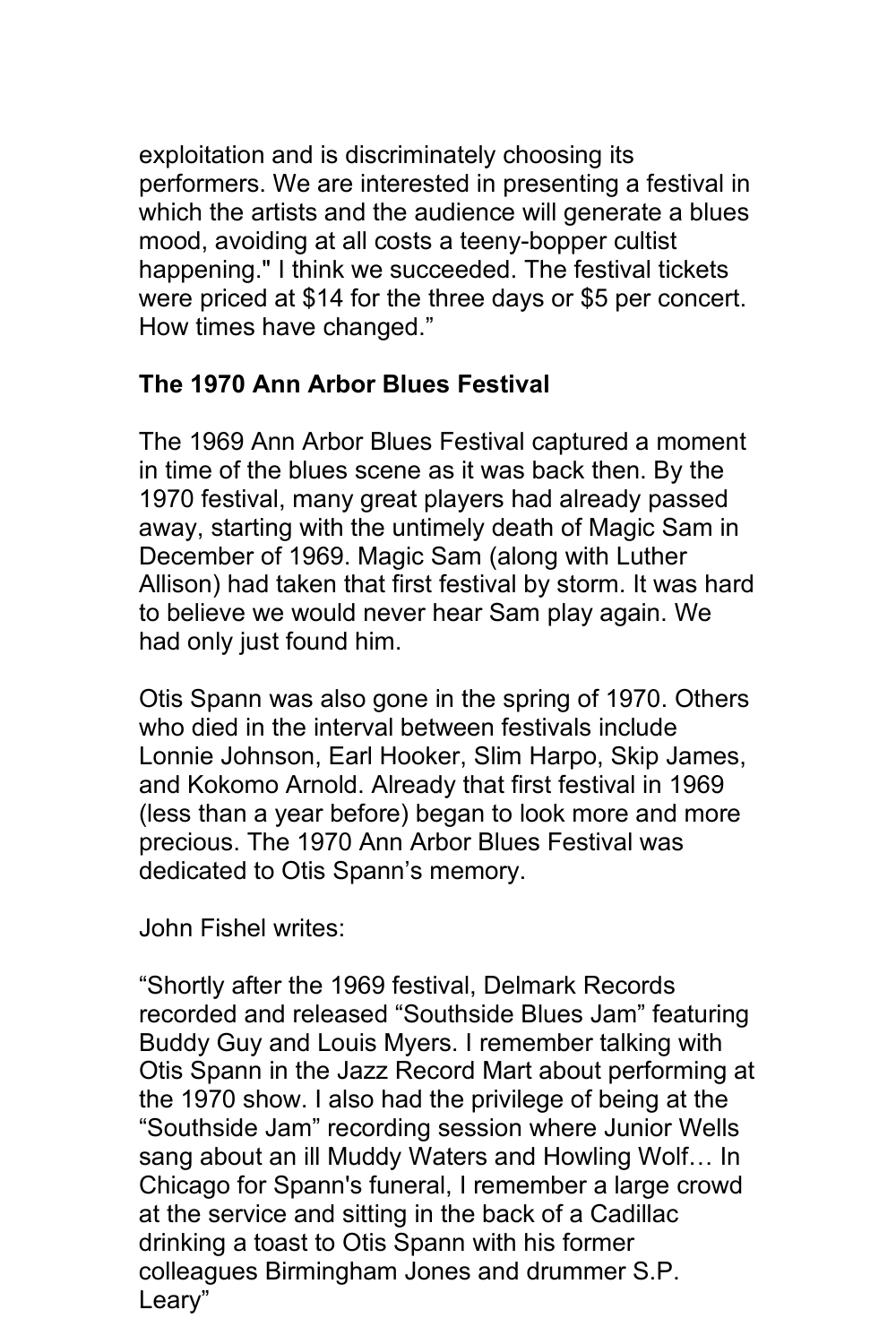"Visiting Toronto in early 1970, I saw Lonnie Johnson (no longer able to play guitar due to a stroke) sing in his beautiful soulful voice, accompanied lovingly by Buddy Guy. All these losses created an urgency in producing the second festival for 1970. The sponsors remained the University of Michigan and Canterbury House. The cast of volunteers changed. Ken Whipple became (along with me) the co chair and my friend Mark Platt took on the task of coordinating the entertainment. Other blues enthusiasts included Marian Krzyzowki, Dick Pohrt, Austin Iglehart, Glenn Baron, and Worth Gretter. A new stage was designed. The show was moved to the newly named Otis Spann Memorial Field.

"I traveled with my friends back and forth to Chicago, broadening my knowledge of the blues. We decided that we wanted to move beyond Chicago blues as our primary focus and try to give the audience an even better sense of the entire black blues genre. As I listened to more blues on albums, I tried to find out if the artists were still around and could come to the 2nd Ann Arbor Blues Festival.

"From the West Coast we signed Pee Wee Crayton, Eddie "Cleanhead Vincent, and Big Joe Turner. Also from the West Coast came Lowell Fulson. From Houston we brought in Juke Boy Bonner, from rural Texas we signed Mance Lipscomb, and from Louisiana, Robert Pete Williams. Both Lipscomb and Willians were represented by Dick waterman's Avalon Productions. From Virginia came John Jackson.

"We branched out into a still more modern blues sound with Bobbie Bland and Little Junior Parker. Having heard a cut on an album of harpist Papa George Lightfoot, I was happy to learn that he was still gigging. The festival's success in 1969 resulted in interest in blues artists currently playing and began to spark what, over time, was almost a blues renaissance and growth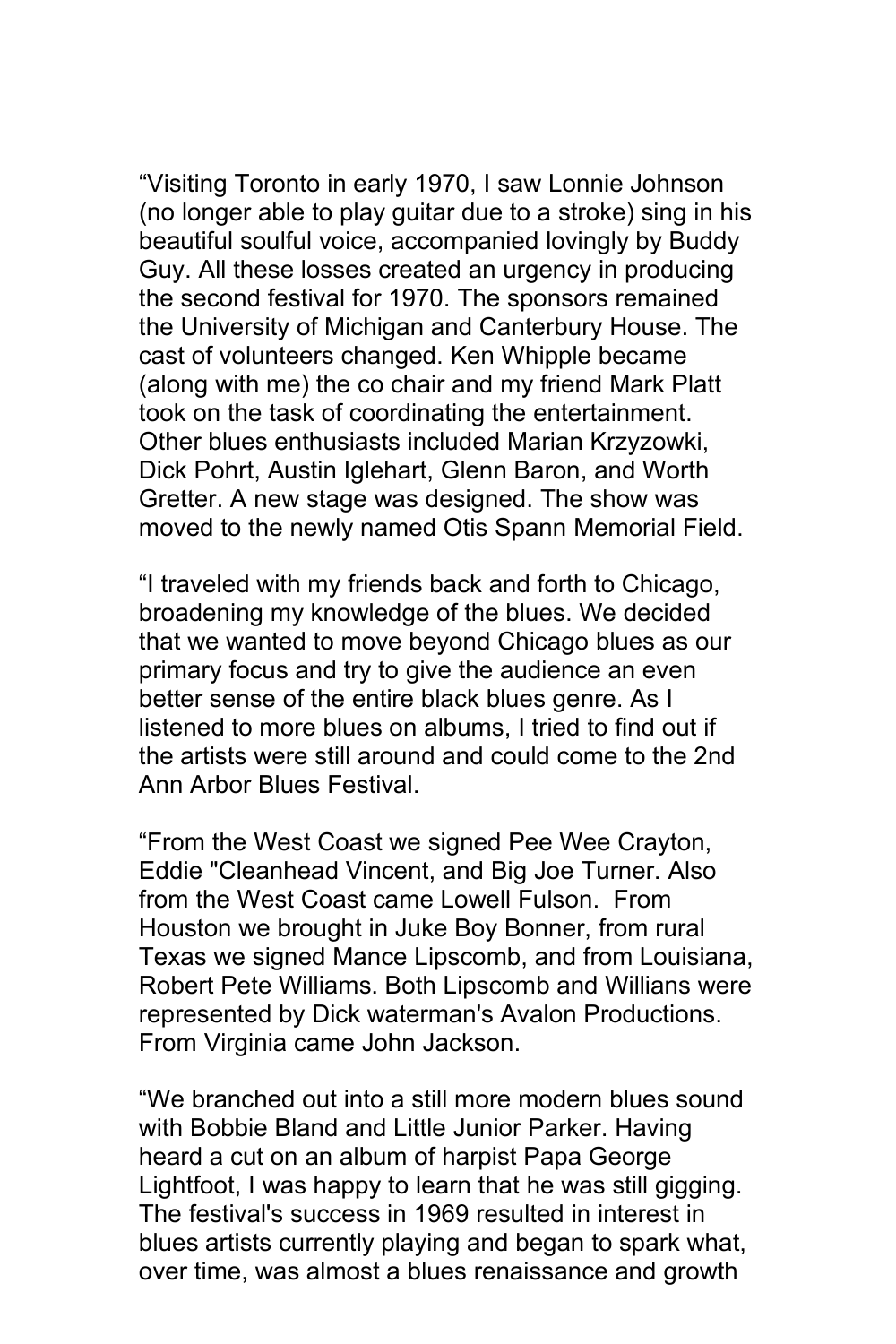of the blues festival concept, which today is still going strong.

The first festival created the impetus for the American blues publication "Living Blues" joining "Blues Unlimited," a British publication, with Jim O'Neal, Amy Van Singel, and Bruce Iglauer (later of Alligator Records) among others taking the lead, all of them working at Delmark Records and the Jazz Record Mart. Delmark Records, Chris Strachwitz's "Arhoolie label in Berkley and other specialty labels began to reach a wider audience.

"By late 1969 and early 1970, we were identifying acts from Chicago to be included including Hound Dog Taylor (an original if there ever was one) and the House Rockers (a fantastic "bar" band), Johnny Young, Sunnyland Slim, Carey Bell, and Buddy Guy. It was a blast traveling back and forth to Chicago and we made many trips on treacherous winter weekends just to see an act. Fortunately the blues scene was still very exciting with dozens of bars, taverns, and clubs.

"I remember some very unusual venues. One night we saw Junior Parker playing in what was a renovated bowling alley. You never knew what could happen. One weekend we traveled to the West Side to see Hound Dog. It was a very funky club on West Roosevelt, with a wild crowd. One of the guys brought his girl friend for a first-time visit to see the real blues. When we got ready to leave, a mean looking guy comes over and says that the girlfriend is not leaving except with him. Fortunately, with a little help from Ted Harvey, Hound Dog's drummer, we safely exited an hour later. Another night, Luther Allison was playing up the street and a group of European blues fans were visiting the club. Suddenly guns were pulled and all hell broke loose. The French guy sitting next to me seemed to be unaware that something was going on.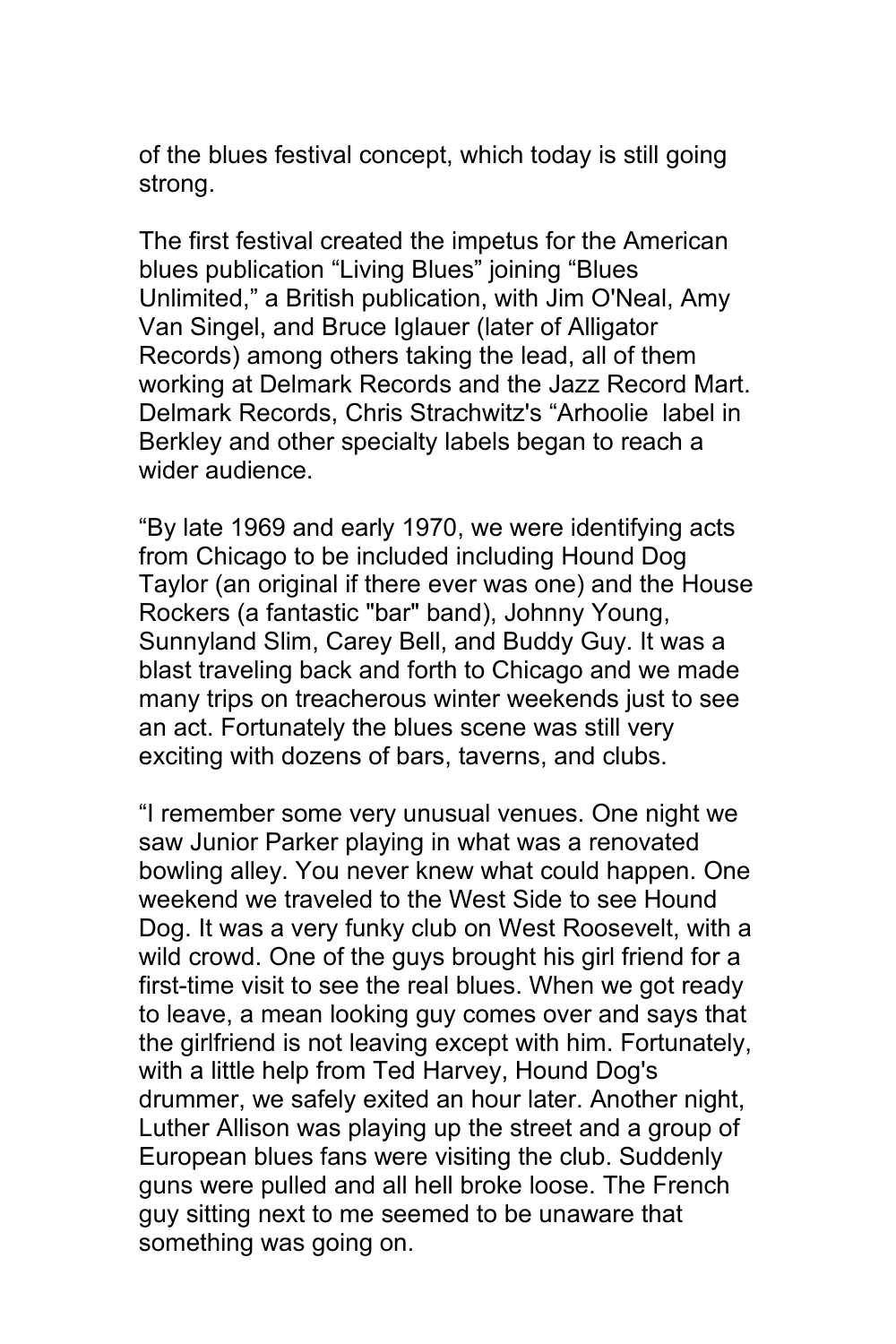"I was fortunate (after graduating in the spring of 1970) to spend the summer preparing for the festival working at the Jazz Record Mart and living in an extra bedroom at Bob and Sue Koester's apartment. It was perfect. Every day I sold blues albums and every night, if I wanted, I could go hear music. Blind Arvella Gray the street musician played out front. The Jazz Record Mart was a meeting place for all kinds of musicians including both Jazz and blues.

"People came from all over the world to see and hear the blues. One night there was an official from the still communist Czechoslovakia in town who went out with Bob Koester and his entourage to hear the music. Every Monday there were jam sessions at various venues. It is hard to remember who performed, but literally every working musician in the South or West Side would show up, beginning in the early afternoon and jam until the places closed late at night.

"It remains some of the finest most soulful experiences of my life. I got to know well most of the musicians. Carey Bell who played the 1970's festival was just starting to break out, and I remember his cousin Royal Johnson (an unknown guitarist who gigged with him) blowing my mind. I brought them to Ann Arbor to play at Canterbury House before the festival and I have some great snapshots of their visit to my crib.

"Finally the big weekend of the festival came, August 7- 9, 1970. We opened as in the previous year with Roosevelt Sykes and closed again with Son House. In between, we had a few returning groups and some new ones. John Lee Hooker came in from Detroit, the extraordinary and articulate Johnny Shines, and Albert King. We were better organized and the crowd was larger. Sadly people decided that paying \$15 for the series was too much and we had lots of gate crashers. Still it was a mellow scene. There were magic moments: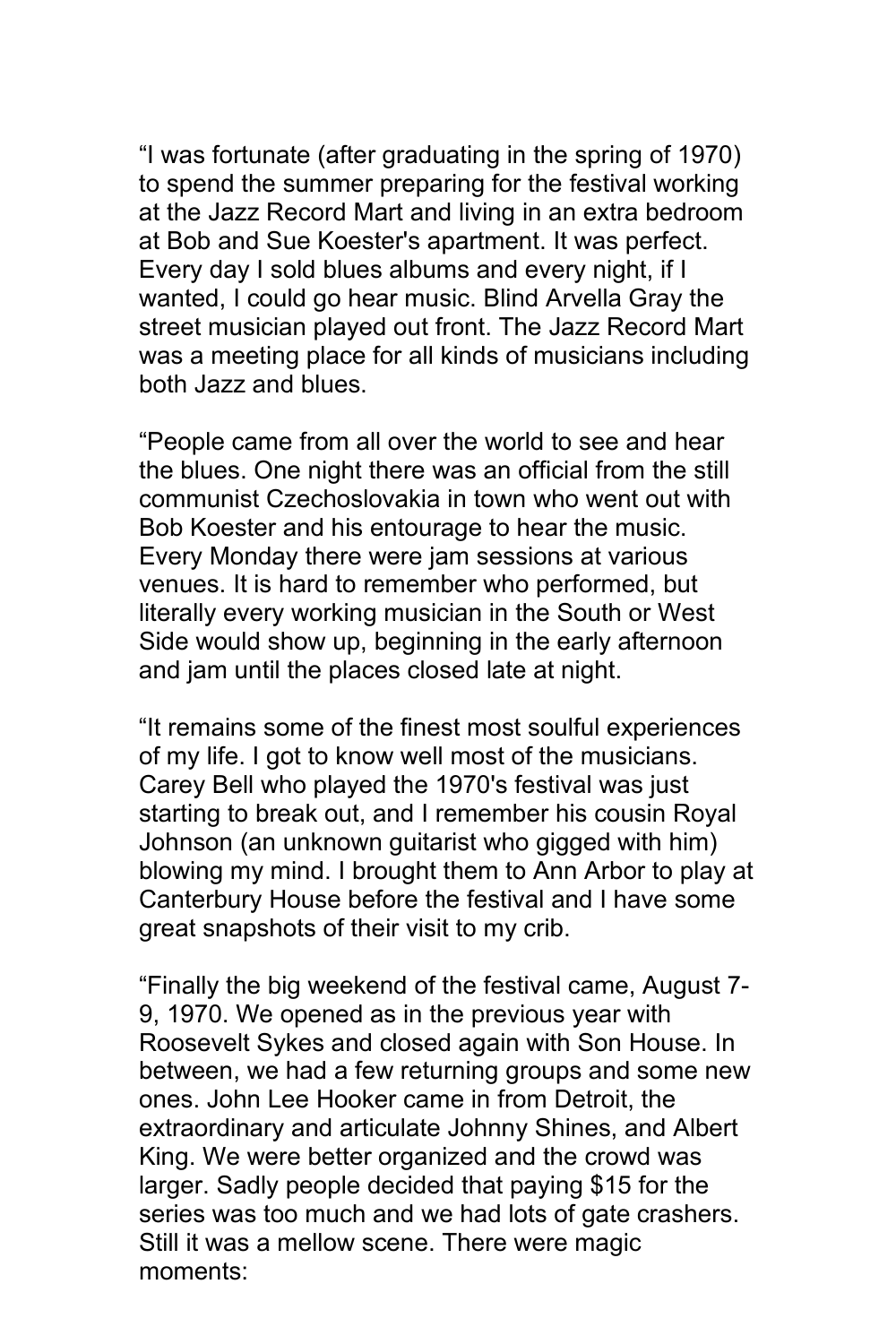"The second year, our emcee was Paul Oiliver, the British blues scholar and academic expert in African architecture. He brought a more serious tone to the proceeding then Big Bill Hill in the first year, but did a wonderful job reflecting his love of the music.

"Memories of sitting with Fred McDowell, later my house guest, after the festival, Sunnyland Slim, and others listening to stories about Jim Crow and days on the cotton plantations of the South were a sobering experience which made me better understand the blues and its roots

"The festival was again a superb cross section of the music I continue to love. Sadly, the gate crashers created a financial crisis which resulted in the second Ann Arbor Blues Festival being the last until it was resurrected by another group a few years later as the Ann Arbor Blues and Jazz festival. I have a memory of sending out our volunteers with empty card board barrels (with a Kentucky Fried Chicken logo on them) to raise a few bucks to cover the deficit seems incongruous, but maybe not."

The 1970 Ann Arbor Blues Festival would be the last. A benefit featuring artists Otis Rush, Johnny Winter, Buddy Guy, Luther Allison, and Junior Wells at the University of Michigan Events building was a wonderful show, but could not save the festival. Neither could a benefit show at the University of Wisconsin Blues Society that generated \$1800, but again not enough to save the day.

The 1970 Ann Arbor Blues Festival was well received by the critics including a feature in the New York Times written by music critic John S. Wilson each of the three days. He commended the audience for its patience, receptivity, and the less familiar artists for giving the festival its unique distinct flavor.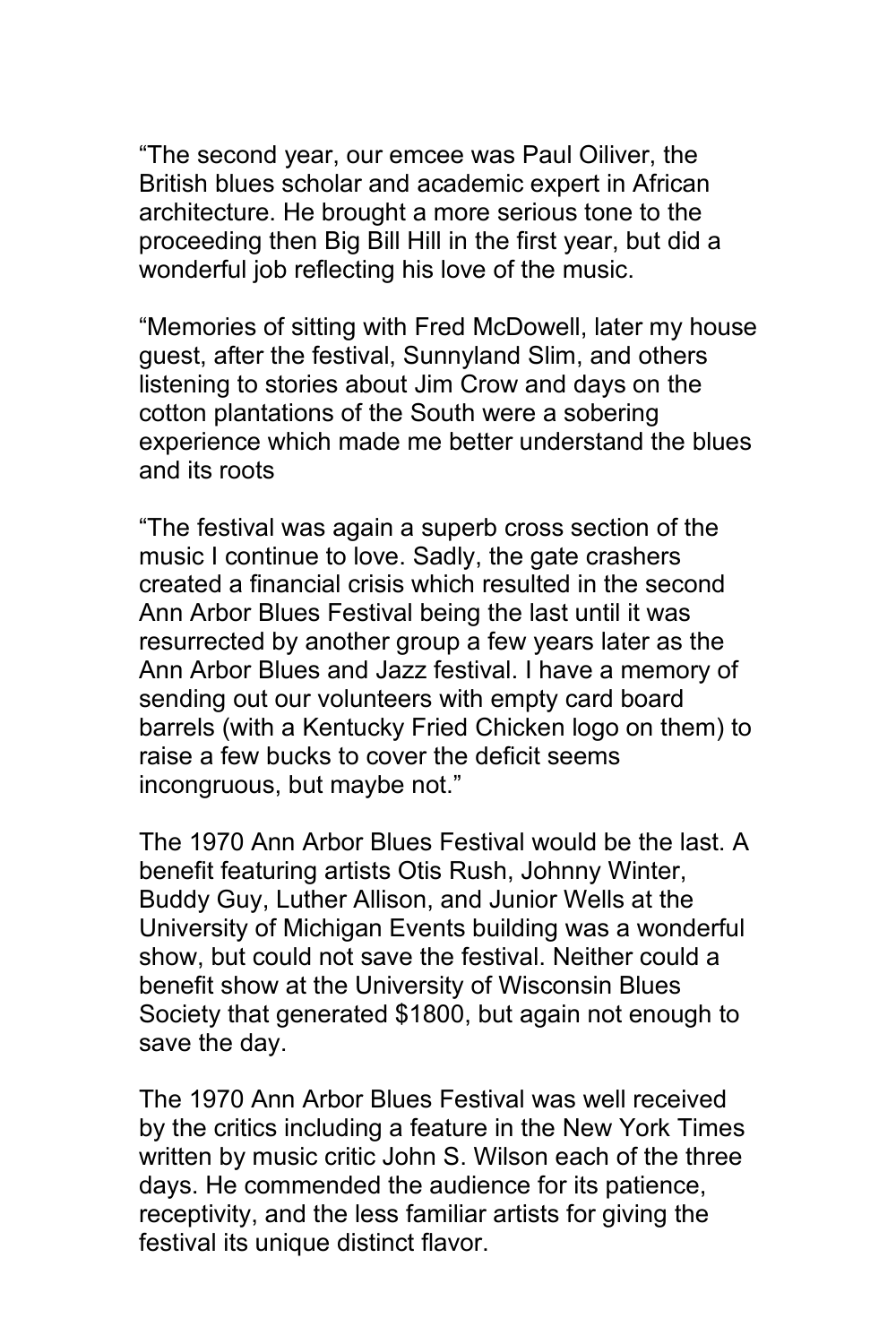A review in Rolling Stone magazine, still a relatively young publication, in September 1970 called the 1970 Ann Arbor Blues Festival almost a perfect success. "Rarely has an audience heard so much great music in a weekend."

John Fishel went on to do a series of small festivals at the University of Miami in Coral Gables, Florida with his brother Jim, who also helped on the two Ann Arbor Blues festivals. Jim Fishel was instrumental in turning John Fishel on to various blues artists when he was younger, artists such as Luther Allison, Rober Jr. Lockwood, Houston Stackhouse, and Eddie Bacchus (a great organist from Cleveland). John Fishel later worked with Dick Waterman for a short while when Luther Allison was trying to break out into a larger audience and when Bonnie Raitt was beginning her career. John went on to do social work and today directs a large not-for-profit corporation in Los Angeles.

## **The End of the Blues Festivals**

The 1970 festival ran into stiff competition from a large (and historic) rock concert being held at the same time in nearby Goose Lake. The Goose Lake Bonanza drew a lot of attendees away from the blues festival, with the result that, when all was said and done, the festival came out in the red, a loss of some \$25,000, which was a lot in those days.

It has been said by way of criticism of the first two Ann Arbor Blues Festivals that they were too esoteric, that the artists were not known by the general public, and so forth. That is of course true, by definition.

At the time of those first two blues festivals, most of these performers were generally unknown to White America. City blues was esoteric, by definition. It hadn't been found by the mainstream yet and that is a major reason why the original Ann Arbor Blues Festival was undertaken in the first place: to bring these artists to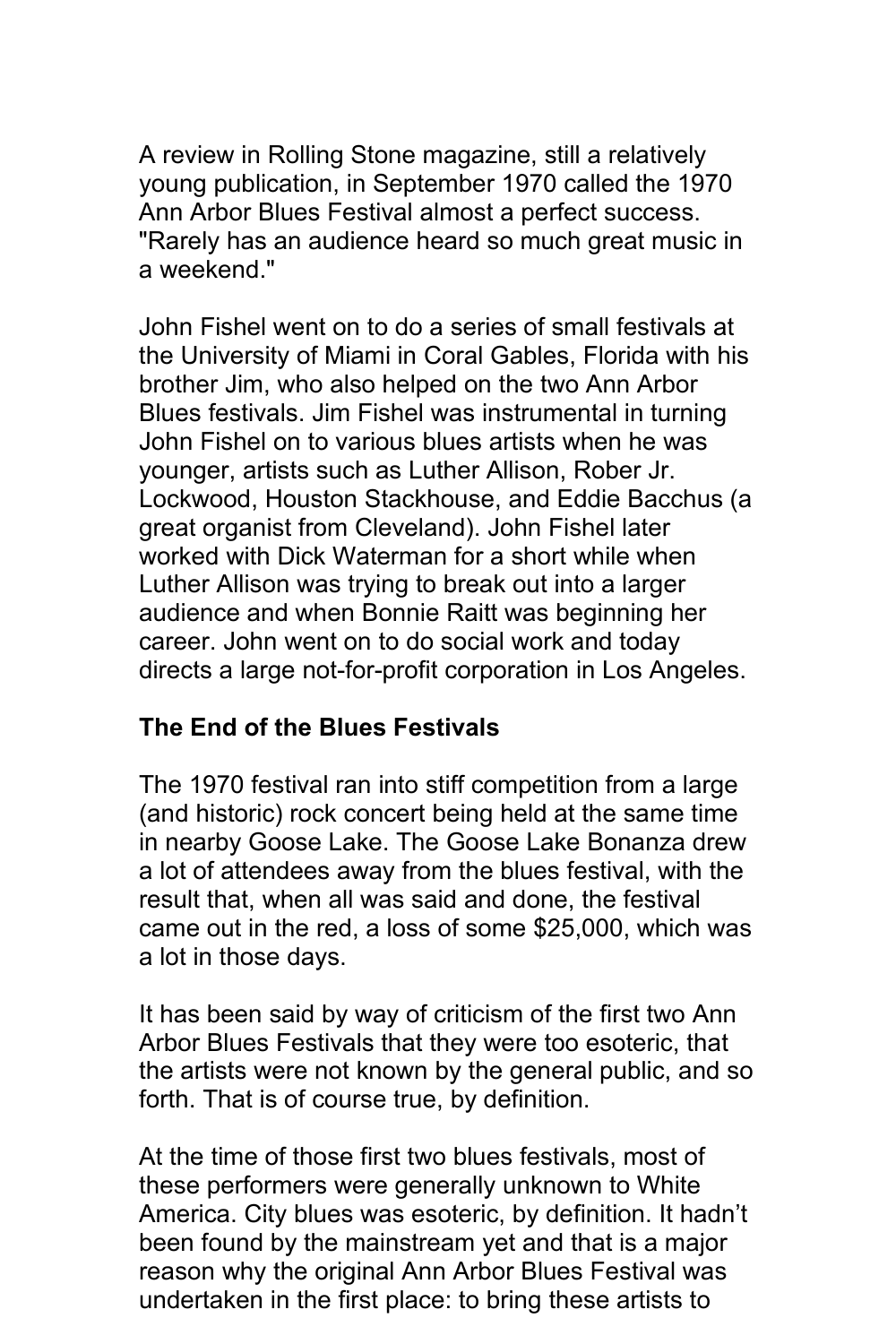general attention, which it did. If not for the insight of festival chairman John Fishel into these (mostly) Chicago artists, we would probably have had a good blues-rock concert that would be quite forgettable by now.

It is true that there was no attempt to include jazz, R&B, or popular headliners in these first festivals and it is true that mainstream artists might have resulted in a larger attendance. It is fair to say that John Fishel and crew were purists. A cross-section of music genres was not envisioned by the festival coordinators (or any of us involved), who were struggling to bring modern-electric city blues to national recognition. It is not that we were scholars or historians, at least not most of us. More than anything else, everyone involved just really wanted to hear this music live and meet the performers. We just loved the music and felt it deserved a wider audience.

Discovering that these great blues artists were alive and living all around us, but never previously accessed or known, was a revelation at that time. Here was not a dying or antiquated music needing our revival, as was the case with certain styles of folk music. Modern electric blues was very much alive and well in cities across the United States, only separated from white America racially. It just needed some ears.

Removing that racial curtain exposed a vast wealth of music to be experienced and absorbed. What happened in that first blues festival in 1969 was a musical and personal revelation to many of those in attendance, at least to the white members of the audience. It helped to launch a new era of blues discovery and acceptance.

#### **The Ann Arbor Blues & Jazz Festivals**

There was no Ann Arbor Blues Festival in 1971, but a year later the Ann Arbor Blues & Jazz Festival was founded by promoter Peter Andrews and blues expert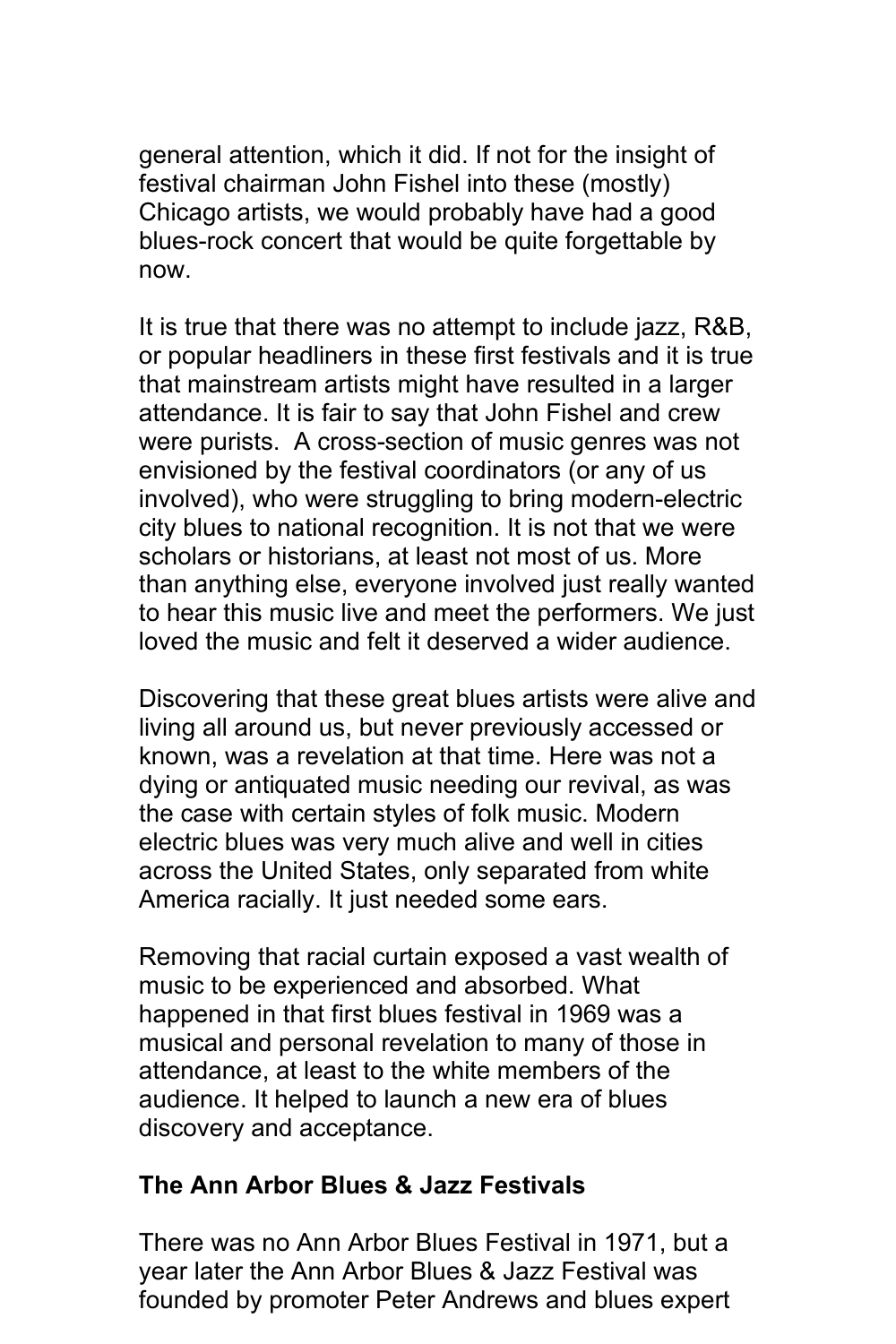John Sinclair. Although quite similar and wonderful in its own right, the succeeding Ann Arbor Blues & Jazz Festivals were different in that they widened the scope of the festival to include jazz and R&B, for example Miles Davis and Ray Charles. The emphasis on purely blues was gone. This, coupled with the attrition rate of great blues masters in the subsequent years, made it increasingly difficult to repeat the format of those initial Ann Arbor Blues Festivals in 1969 and 1970 even if we wanted to. The attrition rate alone meant that those first festivals could never be repeated. Here are some details.

After losing money at the 1970 Ann Arbor Blues Festival, the University of Michigan was cautious about continuing the festival and asked their events director Peter Andrews to look into it. In an interview I did with Andrews, he states: "The University of Michigan administration asked me to look into reviving the Ann Arbor Blues Festival, because everybody saw that it was a great artistic success, which it was."

Andrews wrote in the program for the 1973 Ann Arbor Blues & Jazz Festival:

"In 1971, I was appointed to the position of Events Director for the University of Michigan and asked by the Vice President in charge of student affairs to try to recreate the festival for the coming year. I told them that it would be impossible to have a festival that summer and that they should aim toward 1972. No 1971 festival was held."

John Sinclair and Peter Andrews wrote in the printed program for the 1972 Ann Arbor Blues & Jazz Festival:

"The Blues and Jazz festival was conceived last winter by Rainbow Multi-Media president Peter Andrews as a revival of the original Ann Arbor Blues Festival, which after two incredible years (1969 and 1970) of artistic (but not financial) success was laid to rest by the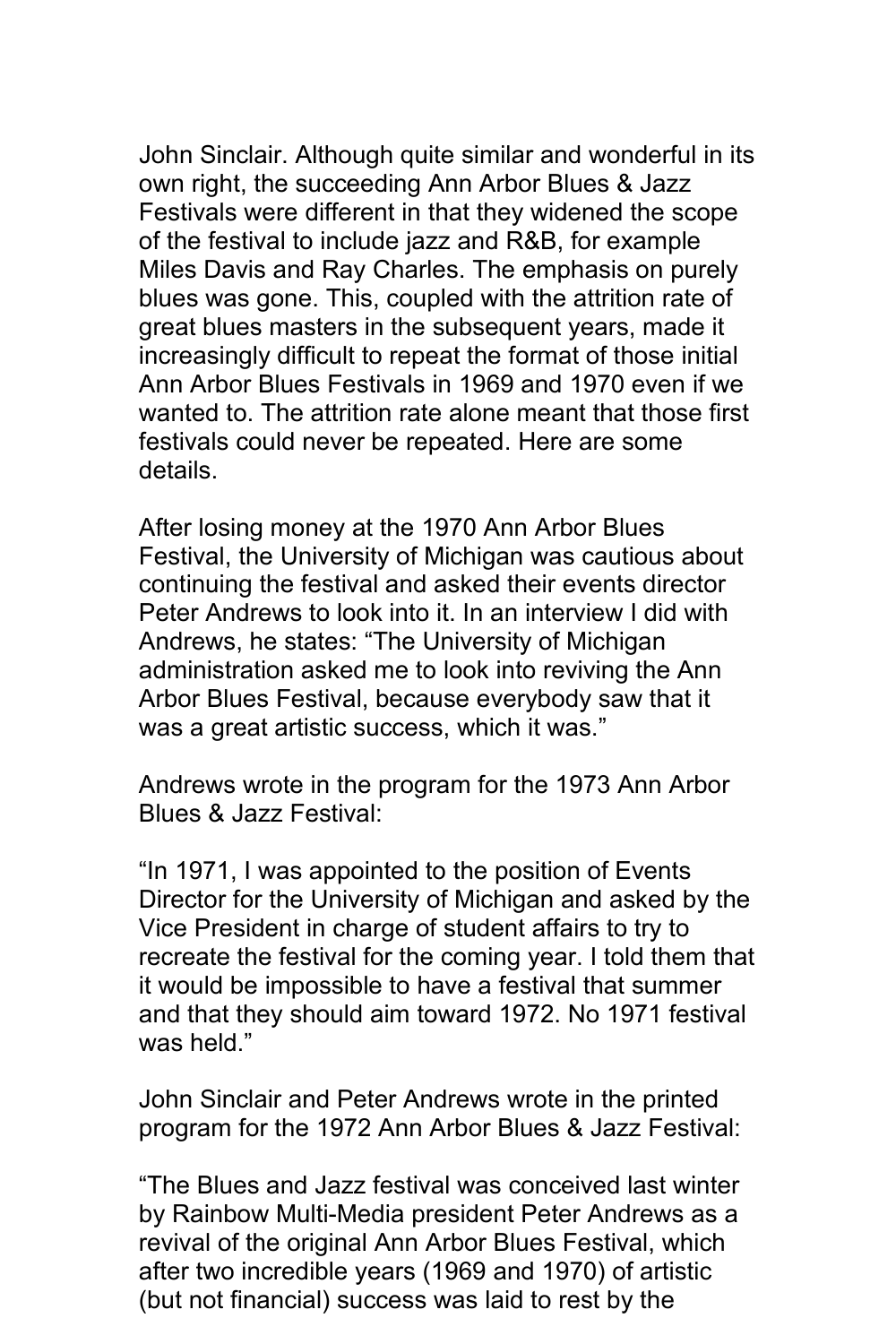University of Michigan before a 1971 festival could struggle into life."

And from the same text:

"… careful booking, detailed planning, and superior organization, coupled with the expansion of the festival into contemporary jazz music and a slightly less esoteric line-up of blues artist, would not only insure the success of the 1972 festival, but would also expand upon the musical base laid down by the producers and participants in the earlier blues festivals, which had essentially limited their potential appeal to music lovers by featuring little-known (though musically excellent) blues performers from many different disciplines with the blues idiom."

# **Finances and the Blues Festivals**

Something that has come up again and again over the years for some reason is the statement that those first two Ann Arbor Blues Festivals didn't make money, while their successor, the Ann Arbor Blues & Jazz Festival did. The actual records don't support that statement. Here is what a little research turned up.

## **1969 Ann Arbor Blues Festival**

The 1969 Ann Arbor Blues Festival had a total proposed budget for \$57,200 in revenue and \$52,950 in expenses, giving a profit of \$4,250. In actuality, they received \$63,533 in revenue, had \$63,137.17 in expenses, giving a profit of \$406.04, still a profit and not a loss. This data was taken from the "Financial Report for the Ann Arbor Summer Blues Festival," Summer of 1969, Bentley Historical Collection, UAC VP collection.

## **1970 Ann Arbor Blues Festival**

"The major problem with the 1970 Blues festival was its tremendous financial failure, leaving a debt of some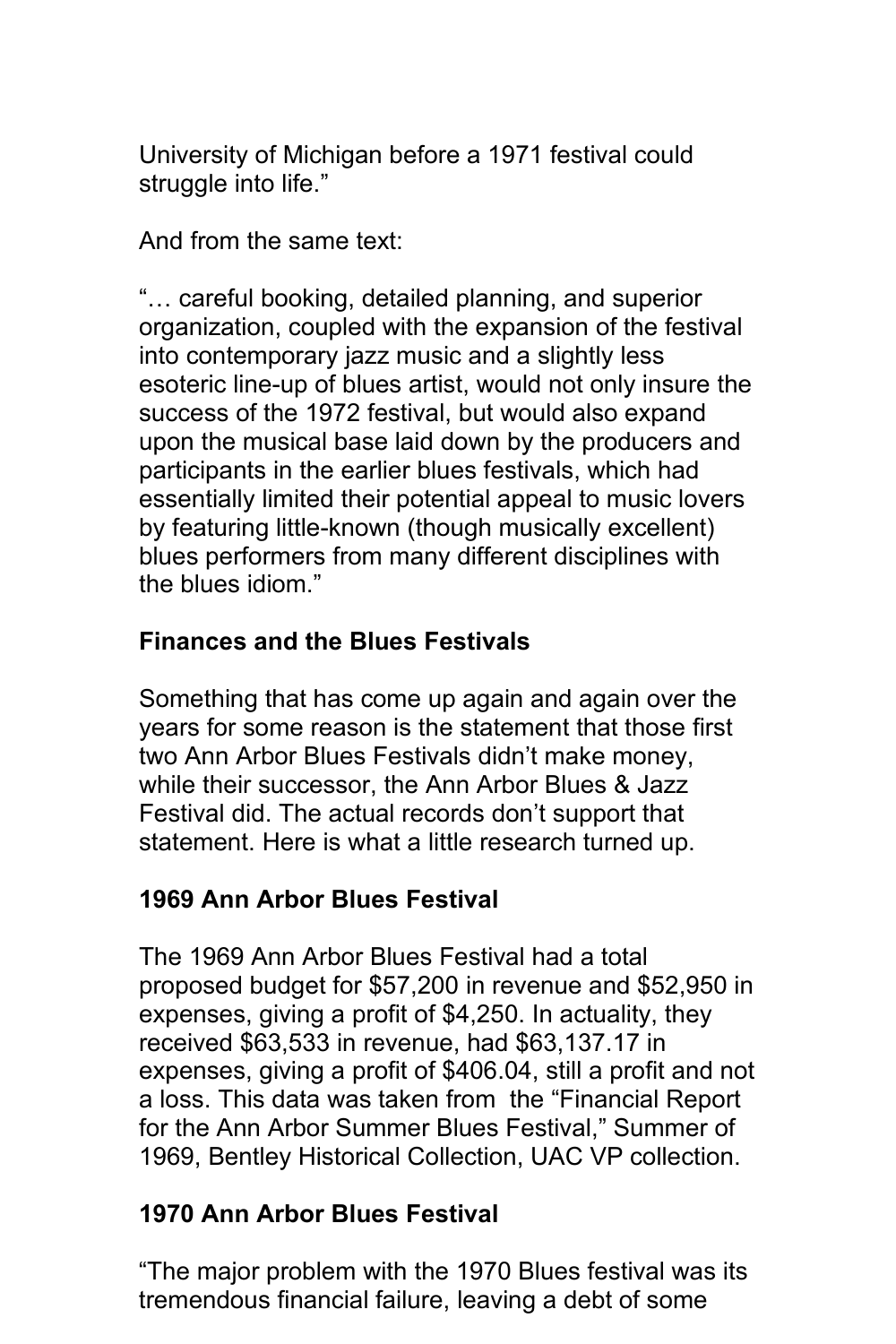\$25,000, most of which was attributable to last-minute emergency police and "security" costs and to over booking (too many artists at too high prices) and underpricing of festival tickets (four shows for \$10)."

This was taken from the 1972 Ann Arbor Blues & Jazz Festival program. In fact, most authorities blame the loss on the huge pop festival at Goose Lake, Michigan on the same days. John Fishel confirms the loss as about \$25,000.

### **1972 Ann Arbor Blues & Jazz Festival Financial Report**

Released by the Rainbow Multimedia, after the festival. These figures were preliminary, and miscellaneous bills were still coming in.

| Total Revenue   | \$242,034.62 |
|-----------------|--------------|
| <b>Expenses</b> | \$246,603.94 |
|                 |              |

Loss of  $$3,569.32$ 

"We averaged 11,000 persons per show last year for each of five shows. Due to losses in the area of food concessions, our gross revenues fell some \$4,000- \$5,000 short of our final budget…"

This from co-founder Peter Andrews in the program for the 1973 Ann Arbor Blues & Jazz Festival. Source: Bentley Historical Collection, John Sinclair Papers. They ultimately lost perhaps five grand.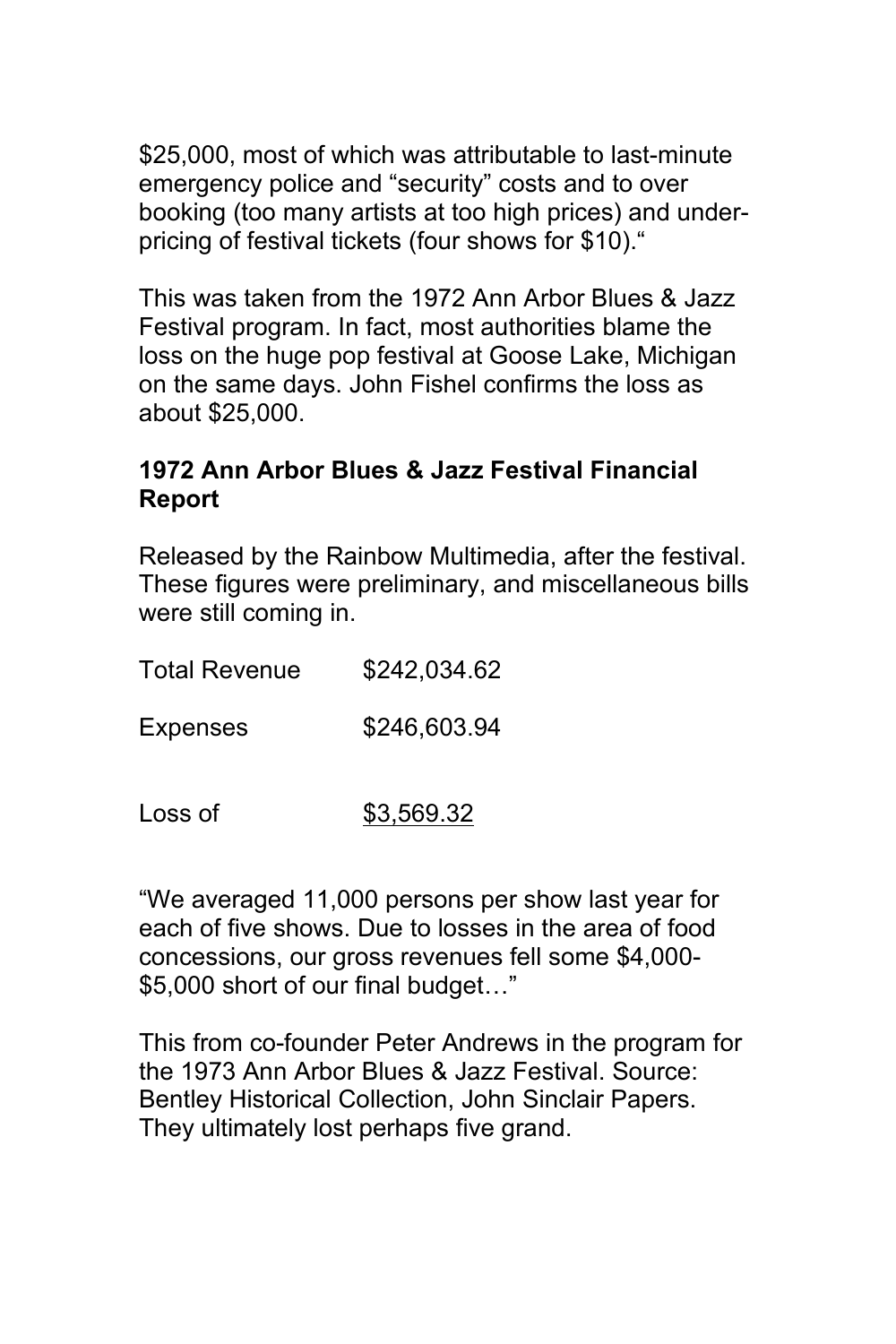### **1973 Ann Arbor Blues & Jazz Festival Financial Report**

According to Peter Andrews the co-producer of the 1973 festival, he remembers that the 1973 festival just about broke even.

### **1974 Ann Arbor Blues & Jazz Festival in Exile**

In 1974, with a change in city government (more republicans on the city council), Sinclair and Andrews ran into problems getting a festival permit. The festival promoters were denied permission to hold the event in Ann Arbor and the fate of the festival became a bitterly debated issue in the press and about town. There was nothing to be done about it, so, it was decided to hold a 1974 festival, but in exile, at another location. A small college in Windsor, Ontario volunteered a spot and it was decided to hold the 1974 Ann Arbor Blues and Jazz Festival in another country - Canada.

All the standard festival preparations took place, including an extensive car-pool system for busing blues enthusiast from Michigan to the site in Canada. There was only one problem and it was a big one. They failed to anticipate that the FBI and other law enforcement officials would prevent the thousands of would-be attendees from crossing the border. They just refused to let concert goers from the states of Michigan cross the border, ordering their cards to turn back.

Worse, they refused to allow John Sinclair, who was coproducing the festival, to cross into Canada, forcing him to retreat to a temporary headquarters in the Shelby Hotel in Detroit. No reasons were given at the border for turning the cars back. Cars were searched and any with drugs were confiscated and their occupants arrested. That same was true at the gates in Windsor: anyone found smoking Marijuana or carrying it was immediately arrested and taken to jail. The net effect was to ruin the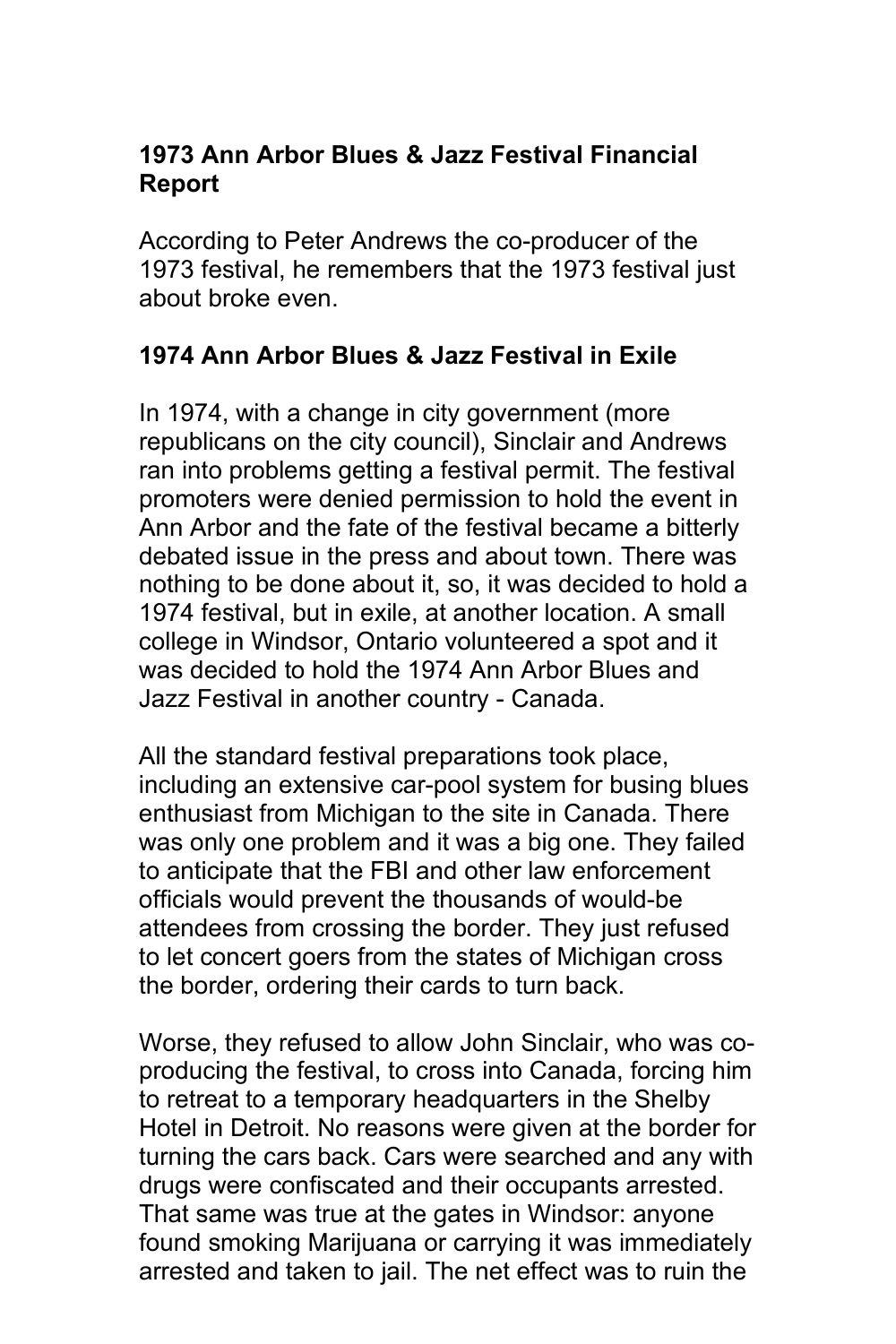festival, causing over \$100,000 in losses -- a financial disaster.

So, in the last analysis no real money was made at any of these festivals, but that first Ann Arbor Blues Festival made a profit of \$406.04, enough perhaps to buy pizza for the staff and volunteers!

As for me, I continued to interview blues artists as part of the Ann Arbor Blues & Jazz Festivals and to take care of the performers, only now I was using video equipment. After the 1974 fiasco, the Ann Arbor Blues & Jazz Festival folded and was not resumed until 1992. In recent years, I served on the board of directors for that organization for a number of years and ended up as the official archivist. The festival closed in 2006 for lack of funds. By then there were blues festivals each year in almost every large Midwestern town. It is the end of an era.

#### **The Blues Today**

Today blues continues to be popular across America. What I did not realize so well at the time of those first festivals is that the majority of the performers were not young men and women. The average age of all the main performers for the two festivals (some 47 of them, including the youngest players) was about fifty years of age and a number of them were in their sixties (Mance Liscomb was 74). We are talking about the end of a movement, not the beginning. In 2008, of the main headliner blues artists in those first Ann Arbor Blues Festivals, over 90% of them have passed away. Only some of the youngest artists (then) still remain alive and then only a few of them. They are the grandfathers now.

Of course there are some wonderful younger blues players. But let's not kid ourselves: we still have the form of the blues, but today we probably have more form than substance. Where is the next Howlin' Wolf or Muddy Waters? Players of that caliber have not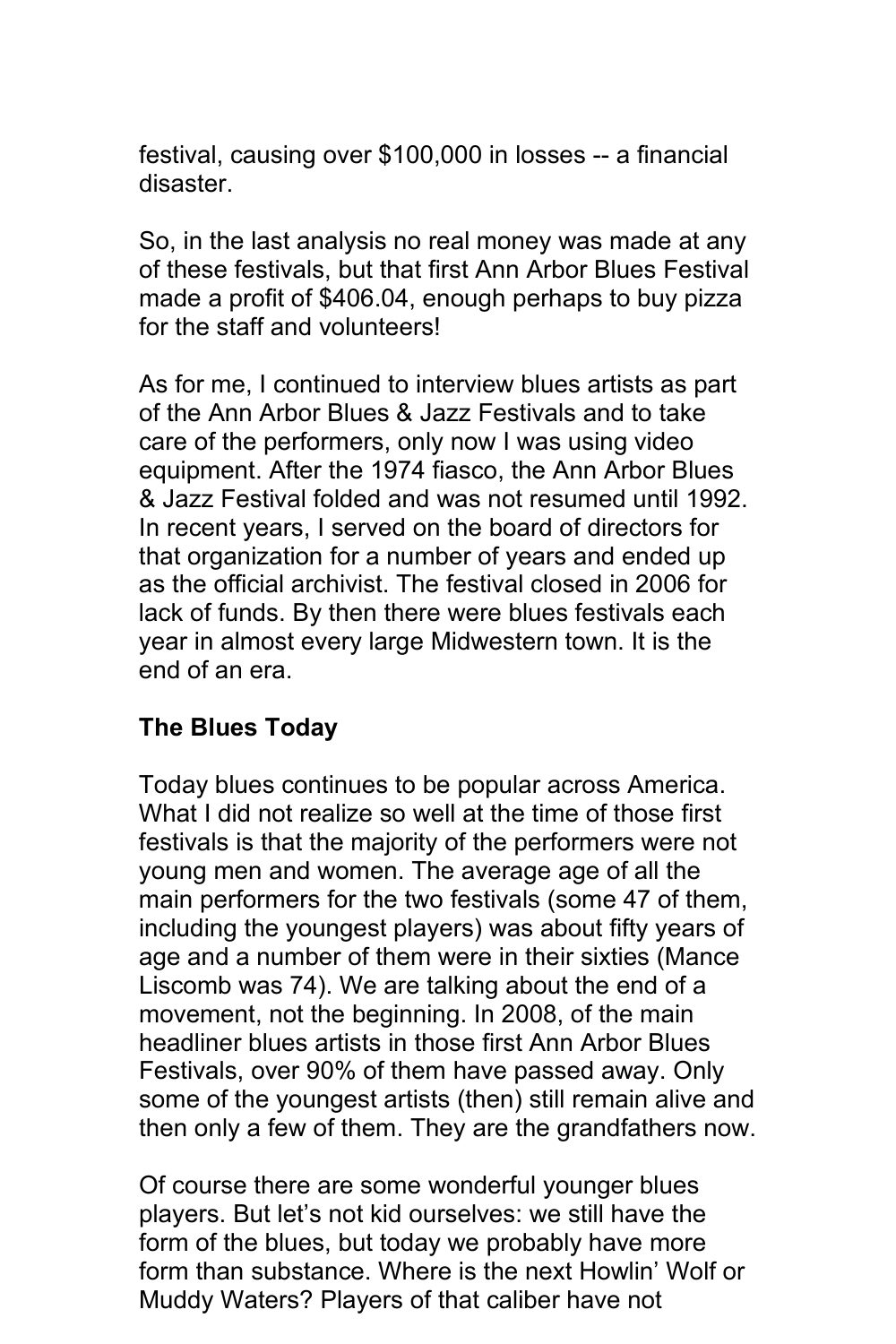appeared among the younger players and for a very simple reason: modern city blues, like all things in life, has a beginning, a middle, and now an end. This is not to say that blues are dead.

#### **The Blues**

Everyone gets the blues sometimes. We can all agree on that. But everyone does not get the particular blues that African Americans have had. We can all learn to sing the blues if we have that talent, but the historical blues sung by the black Americans that migrated from the South to Chicago is not open to us just because we all happen to get the blues from time to time.

African-American Chicago blues, like those played at the first two Ann Arbor Blues Festivals is now a piece of history, a period in time, that (as racial exclusion ceases and racial tensions ease) has become a closed book for all of us (black and white together) going forward. We can all sing the blues, just not "those" blues. Even the racial divide that separated the races is weakening. The election of Barack Obama is certainly a signal that America is becoming multicultural and multiracial, and this country is no longer the exclusive province of white men. The discovery of modern blues on the part of white America did not happen in a vacuum. It came exactly at a time when the whole American culture was in upheaval. We are talking about the heart of the 1960s, from 1965 onward.

As some folk music enthusiasts moved from studying folk music into the blues, there was something in the blues that we really did not know in ourselves. Blues was (at least to me) a call from somewhere deeper than the white audiences knew about, a call that resonated and lured us to dig beneath the social veneer of white America and to see if what we heard out there from the black blues artists was also in here, somewhere deep within ourselves. Was there really such a thing as one human voice and condition?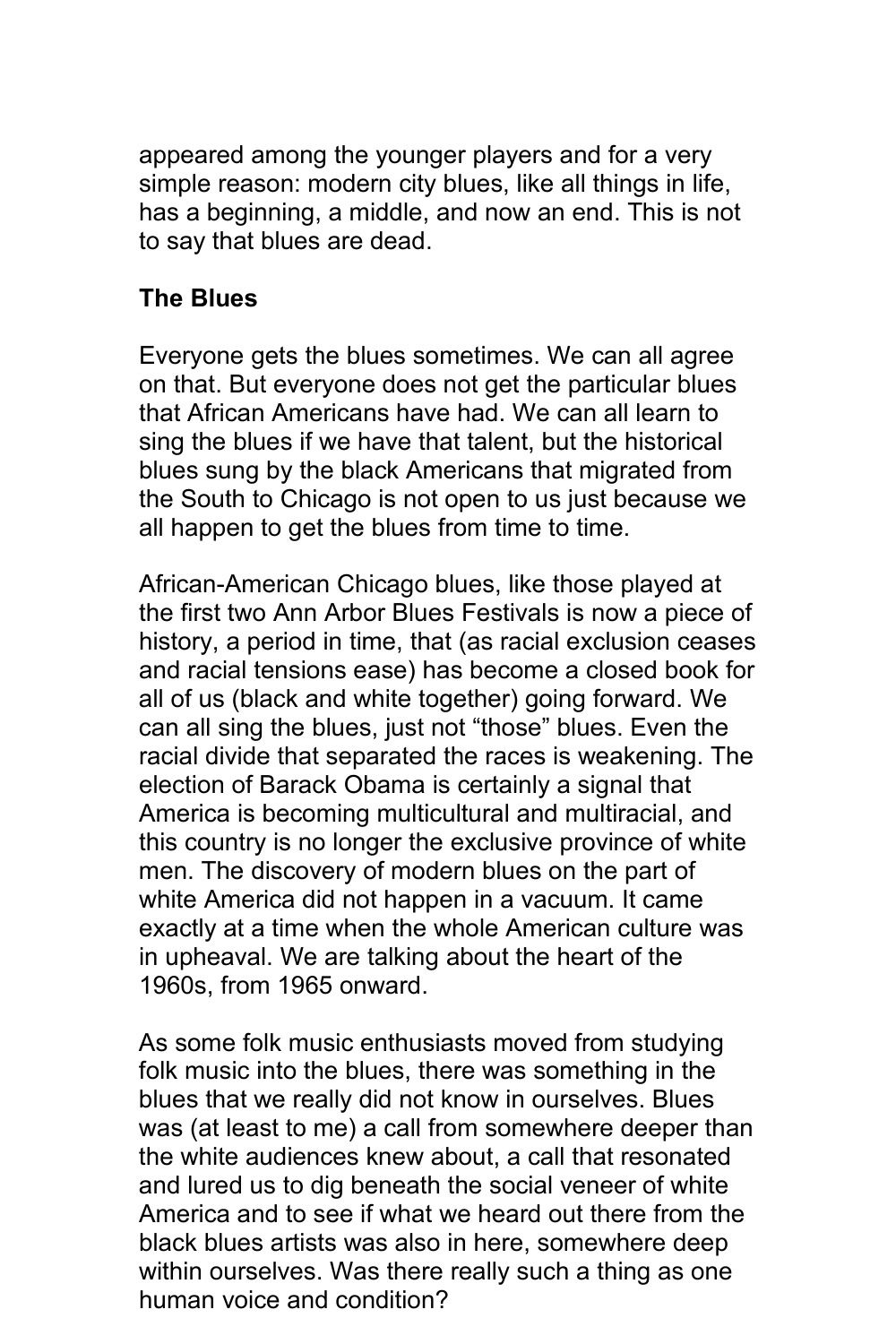Some have written that white artists were simply feeling guilty, trying to save their own souls. The white musicians I knew were not trying to save their souls as much as trying to reach a level playing field where they believed all humans stand. Sure, we were afraid we might be missing something in the soul department and we just wanted to get down to it. Most of us were not religious in the sense that we were trying to "save" anything.

We were perhaps guilty of ascribing to the blues something outside of our own experience and longing to know what that experience meant. It was not the suffering itself of black history we were seeking, but a taste of the life wisdom that came out of that suffering. We looked up to black artists as mentors and perhaps we *were* questioning our own lack of suffering, the inequality of it all. I don't recall ever meeting a folk or blues artist who was a right-wing John Bircher.

Did white players lack soul? That is a loaded question. I don't believe anyone lacks soul, black or white, but we sure heard something in the blues that resonated with us, something we did not fully understand or know much about in ourselves. Otherwise, the blues would not have fascinated us as it did. Perhaps some of us did feel guilty for our lack of suffering and our easy upbringing. In the mid-1960s, the whole culture was being shed like a snake sheds its skin. There was something real and permanent (beyond time) in the blues that spoke out to us, something we wanted to get to know, to understand, and also to find within ourselves. The blues helped us find that feeling for our self and for others.

What is music anyway? Why do we listen to it? Why do we listen to certain songs over and over? What do we absorb or get out of our favorite tunes? These are all questions that I have pondered.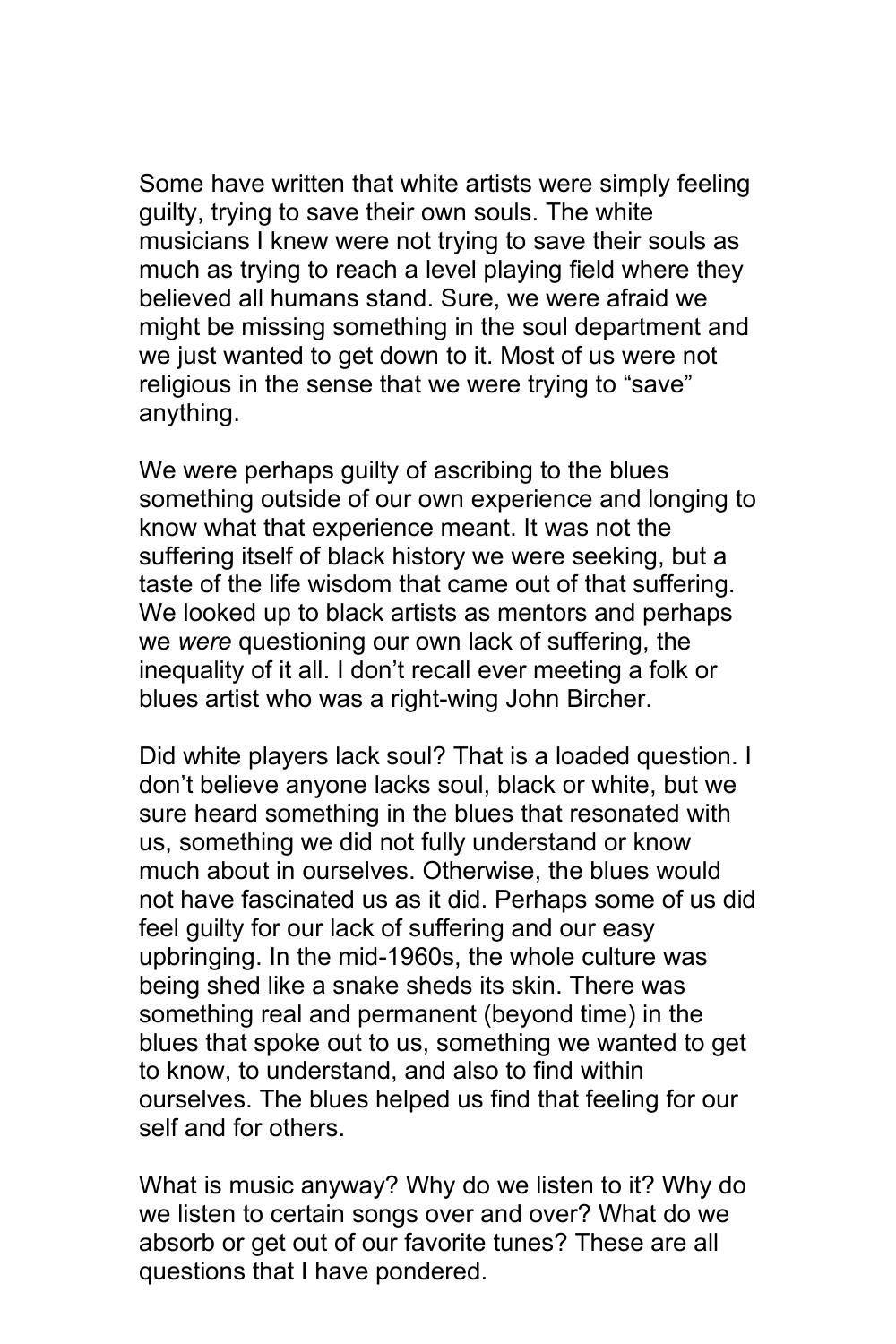Obviously, blues music contains some kind of information that we somehow can't get enough of and that some of us feel we need, at least important enough to listen again and again to these tunes.

That's what happened to me. As a folkie, I was used to listening carefully to music. When I came across authentic modern blues, I heard something that resonated deep within me and I yearned for more of it. There was something in that music that I needed to understand and to absorb.

In 2006 I heard a young white musician singing a classic blues song. He was singing in full Ebonics dialect and he was sincere about it. I was amazed and almost offended, but he was so innocent about it.

What was he thinking? It took me a while to understand that my over-reaction to this young player was not so much his arrogance, because he was not arrogant; it was something else. This young twenty-something kid was re-enacting the blues, word for word, including the black dialect and this amounted (in my hearing it) to pushing the blues from the present into the past. Chicago city blues is becoming folklore rather than reality – a part of history. And I hated to see it go there.

And time since then has shown this to be true. The Chicago city blues was a wave, an era like all other great periods of music and those first two Ann Arbor blues festivals brought this great music to public attention. Today, almost all of the great players are gone. Time marches on. Those of us who still hear Chicago-style blues alive in clubs or festivals well know that more and more we are subject to re-enactments - "it sounded like this." The very fact that today musicians try to recreate, to sound-like, and to try to get back to what is already gone is telling in itself, as the poem "Memory," by William Butler Yeats so clearly states:

"The mountain grass cannot but keep the form,